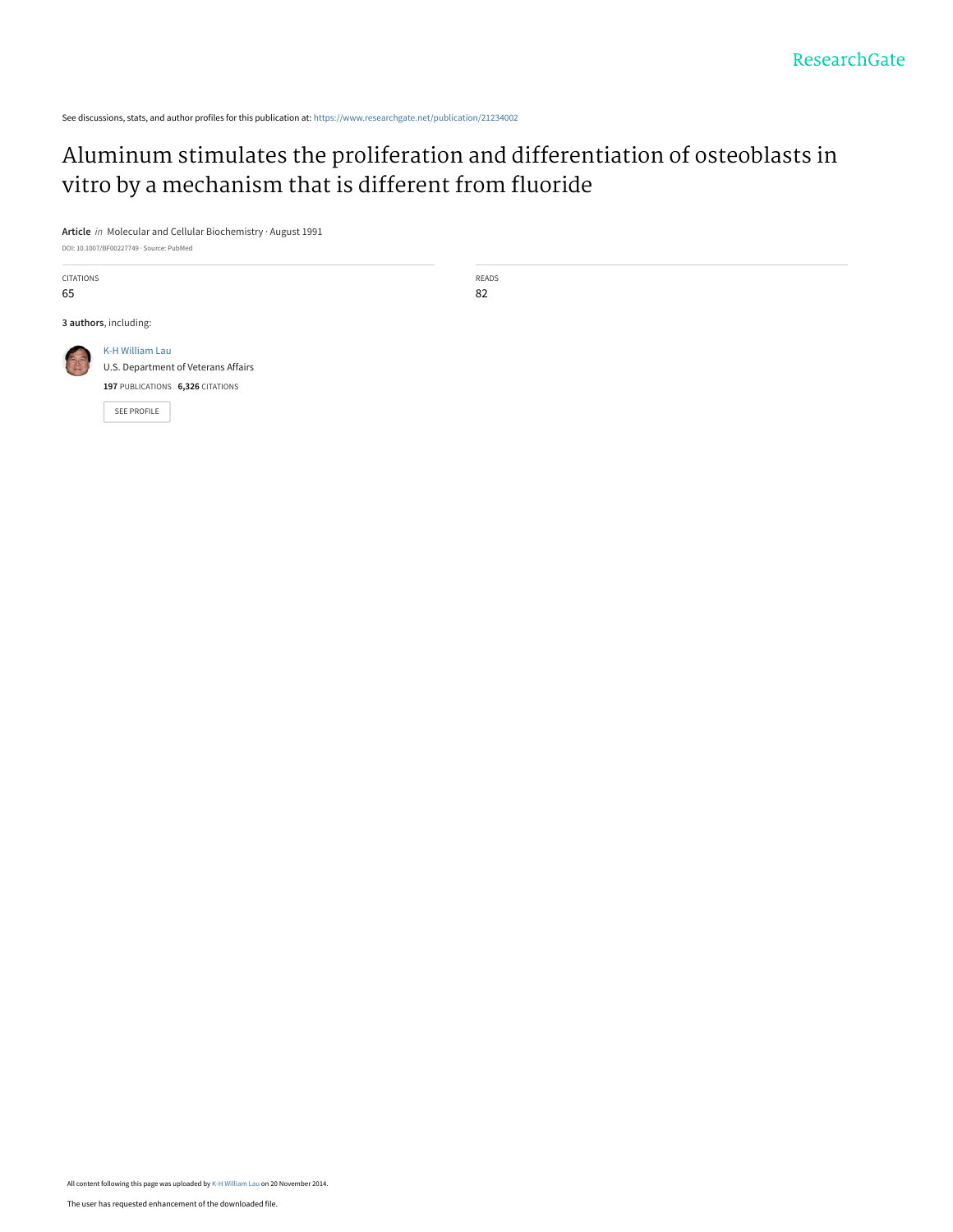## **Aluminum stimulates the proliferation and differentiation of osteoblasts**  *in vitro* **by a mechanism that is different from fluoride**

#### K.-H. William Lau, Aera Yoo and Shu Ping Wang

*Departments of Medicine and Biochemistry, Loma Linda University and Mineral Metabolism Unit, Jeny L. Pettis Memorial Veterans' Hospital, 11201 Benton Street, Loma Linda, California 92357, USA* 

**Received 12 October 1990; accepted 28 January 1991** 

*Key words:* aluminum, osteoblasts, fluoride, bone formation, proliferation, differentiation

#### **Summary**

ś

Micromolar concentrations of aluminum sulfate consistently stimulated ['H]thymidine incorporation into DNA and increased cellular alkaline phosphatase activity (an osteoblastic differentiation marker) in osteoblast-line cells of chicken and human. The stimulations were highly reproducible, and were biphasic and dose-dependent with the maximal stimulatory dose varied from experiment to experiment. The mitogenic doses of aluminum ion also stimulated collagen synthesis in cultured human osteosarcoma TE-85 cells, • suggesting that aluminum ion might stimulate bone formation *in vitro.* The effects of mitogenic doses of aluminum ion on basal osteocalcin secretion by normal human osteoblasts could not be determined since there was little, if any, basal secretion of osteocalcin by these cells. 1,25 Dihydroxyvitamin  $D_3$  significantly stimulated the secretion of osteocalcin and the specific activity of cellular alkaline phosphatase in the human osteoblasts. Although mitogenic concentrations of aluminum ion potentiated the 1,25 dihydroxyvitamin  $D_3$ -dependent stimulation of osteocalcin secretion, they significantly inhibited the hormone-mediated activation of cellular alkaline phosphatase activity. Mitogenic concentrations of aluminum ion did not stimulate cAMP production in human osteosarcoma TESS cells, indicating that the mechanism of aluminum ion does not involve cAMP. The mitogenic activity of aluminum ion is different from that of fluoride because (a) unlike fluoride, its mitogenic activity was unaffected by culture medium changes; (b) unlike fluoride, its mitogenic activity was nonspecific for bone cells; and (c) aluminum ion interacted with fluoride on the stimulation of the proliferation of osteoblastic-line cells, and did not share the same rate-limiting step(s) as that of fluoride. PTH interacted with and potentiated the bone cell mitogenic activity of aluminum ion, and thereby is consistent with the possibility that the *in vivo* osteogenic actions of aluminum ion might depend on PTH. In summary, low concentrations of aluminum ion could act directly on osteoblasts to stimulate their proliferation and differentiation by a mechanism that is different from fluoride.

#### **Introduction**

والمستحصل والمسا

Aluminum toxicity to bone and bone cells has been widely reported. It has been suggested that aluminum may be the etiologic agent in the pathogenesis of osteomalacia in patients with chronic renal failure  $[1-4]$ . Histological studies have shown that aluminum-induced osteomalacia is accompanied with impaired mineralization and, in some cases, with decreased matrix formation [5, 6). It has also been suggested that aluminum may act to affect the proliferation and/or activity of osteoblasts, since osteoblasts are responsible for bone matrix synthesis [7]. However, recent studies have shown that alu-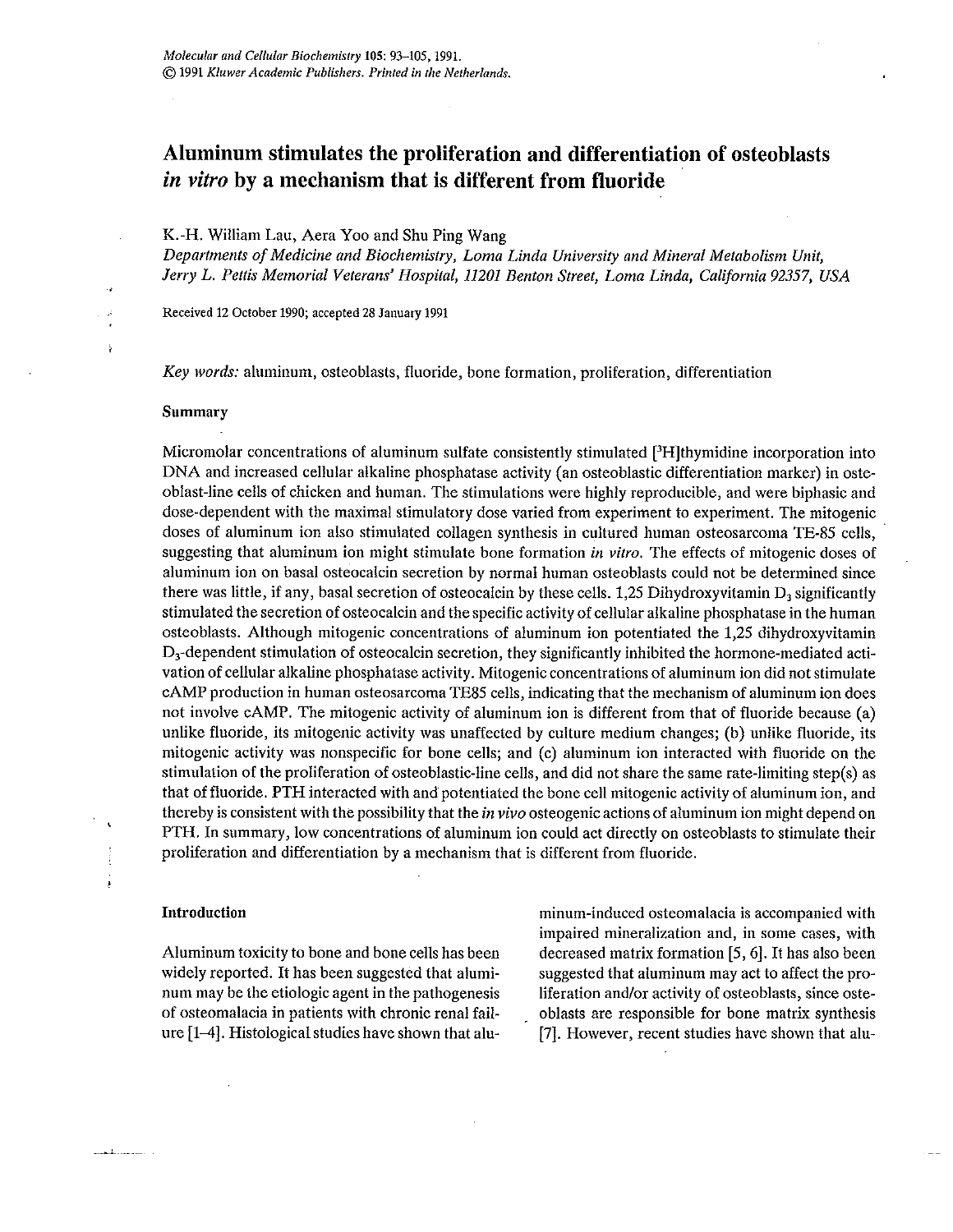minum administration to normal adult dogs induced *de novo* bone formation (8-10], and that the osteogenic action of aluminum appeared to be dependent on parathyroid hormone (PTH) (11]. Therefore, these findings raise an interesting possibility that aluminum ion might have a stimulatory effect on osteoblasts, and thereby stimulates bone formation.

Because it has previously been reported that low concentrations (i.e.,  $\mu$ M) of aluminum ion stimulate the proliferation of mouse lens epithelial cells and Swiss 3T3K skin fibroblasts (12, 13), we propose that although high concentrations of aluminum might have toxic effects on the bone mineralization process, low concentrations of this ion could act directly on osteoblasts to stimulate their proliferation and differentiation. In this study, we sought to determine whether aluminum ion act on cultured osteoblasts to stimulate proliferation and differentiation of these cells. Because aluminum ion is known to form tight complexes with fluoride, and because fluoride is a bone cell mitogen, we determined whether aluminum ion would interact with fluoride to stimulate bone cell proliferation. In addition, since the *in vivo* osteogenic effects of aluminum in dogs appeared to be dependent on the presence of PTH, we examined whether aluminum ion interacts with PTH to influence bone cell proliferation *in vitro.* To determine the effects of the mitogenic concentrations of aluminum on the osteoblastic functions, we have also examined the effects of aluminum ion on osteocalcin secretion by osteoblasts and on bone collagen ·synthesis by cultured human osteoblast-line cells.

## **Experimental procedures**

#### *Materials*

Tissue culture supplies were from Falcon (Oxnard, CA), Dulbecco's modified Eagle's medium (DMEM), collagenase, penicillin, and streptomycin from GIBCO Laboratories (Grand Island, NY). ['H]Thymidine (48Ci/mmol) was obtained from Research Products International (Mount Prospect, IL). [<sup>3</sup>H]Proline (52 Ci/mmol) was product of New England Nuclear (Wilmington, DE). The radioimmunoassay kit for cAMP was purchased from Incstar, Inc. (St. Paul, MN). p-Nitrophenyl phosphate (PNPP), Folin-Ciocalteu's Phenol reagent, and bovine serum albumin were products of Sigma Chemical Company (St. Louis, MO). Aluminum sulfate, aluminum nitrate, aluminum chloride, and sodium sulfate were purchased from Fisher Chemical Co. (Los Angles, CA). The human osteosarcoma TE-85 cells were obtained from Dr. J. Fogh of the Slone Kettering Institute (New York, NY), and were maintained in our laboratory. Normal human bone cells were provided by Dr. J. Wergedal of Loma Linda University. 1,25 Dihydroxyvitamin  $D_3$  was kindly provided by Dr. Milan R. Uskokovic of Hoffmann-LaRoche, Inc. (Nutley, NJ). All other chemicals were of reagent grade and were obtained through Sigma Chemical Co.

 $\mathbf{t}$ 

#### *Cell cultures*

Embryonic chicken calvarial cells were prepared by sequential crude collagenase digestions in serum-free Dulbecco's modified Eagle's medium (DMEM) at 37' C as previously described [14]. The • resulting cultures were enriched in osteoblasts and osteoblast precursors (14]. Isolated cells were plated at 7,000 cells per well (in 1ml medium) in 24 well plates in serum-free DMEM for 24 hr. Normal human bone cells, which were prepared according to Wergedal and Baylink (15], were plated at 10,000 cells (in 1 ml) per well in 24-well plate in DMEM containing 10% bovine calf serum for 24 hr. These human bone cells were shown to be of osteoblastic nature (16]. Human osteosarcoma TE-85 cells ( a cell line showing osteoblastic characteristics (17]) were routinely maintained by weekly passaging in DMEM containing 10% bovine calf serum. The TE-85 cells were plated at either 5,000 cells per well (for DNA synthesis studies) or 20,000 cells per well (for alkaline phosphatase studies) in 24-well plates in serum-free DMEM for 24 hr. After plating, each bone cell culture was changed to serum-free DMEM and effectors were added half an hour later, either for 20–24 hr (for [3H]thymidine incorporation assay) or 48 hr (for alkaline phosphatase specific activity measurements). Aluminum was added in DMEM supplemented with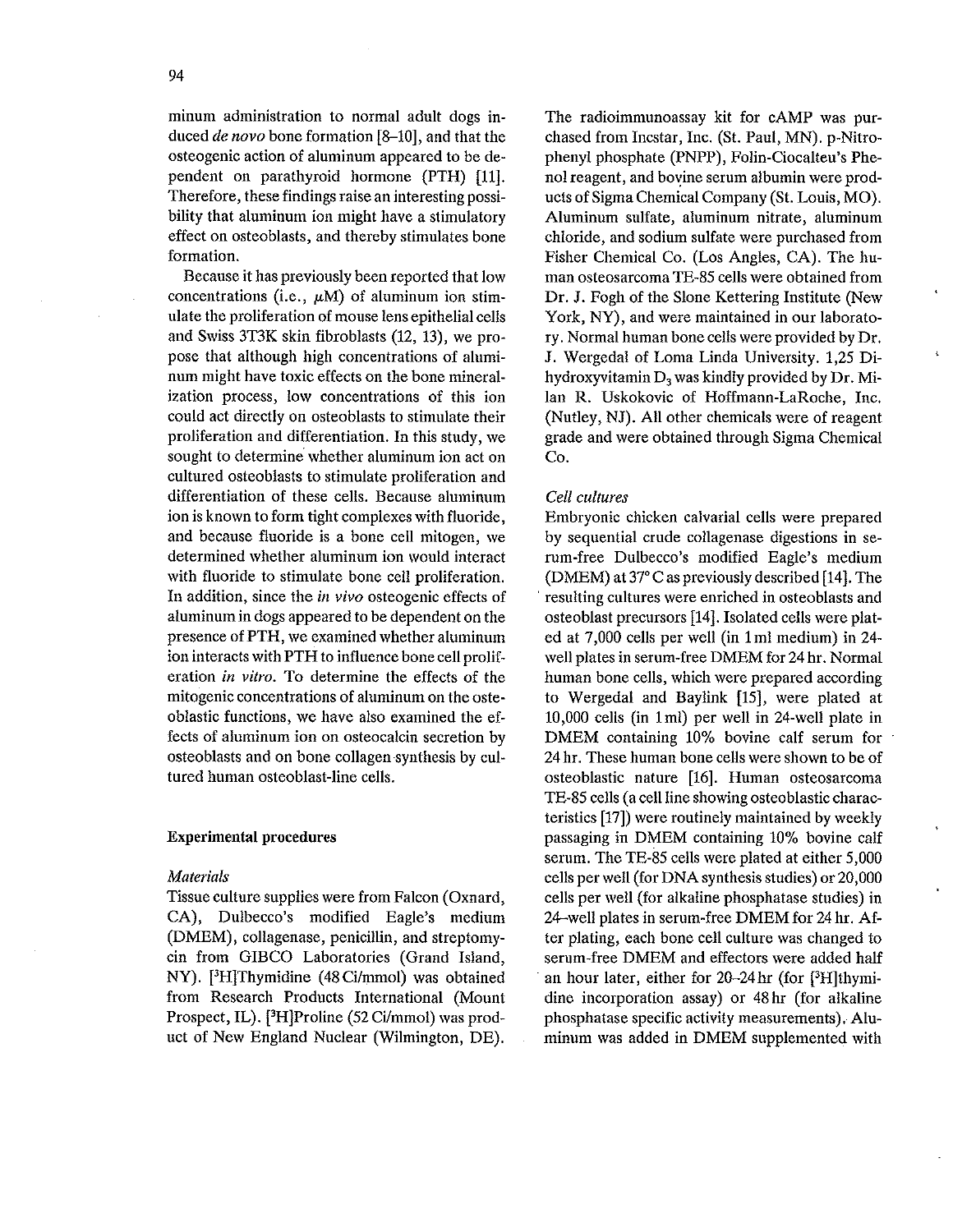

*Fig. 1.* **Stimulation of [3H]thymidine incorporation and cellular alkaline phosphatase activity in cultured embryonic chicken calvarial ceJls by aluminum sulfate. The data are shown as percentage of the corresponding no addition controls. The closed circles show the [3H]thymidine incorporation; while the closed squares represent the cellular alkaline phosphatase activity. The dashed line indicates 100% of the corresponding control value, which was 143 cpm incorporated per well for the [3H]thymidine incorporation experiment,**  and  $0.178$  mU/ $\mu$ g DNA for the cellular alkaline phosphatase experiment.

0.1 % bovine serum albumin as carrier. Bovine serum albumin by itself had no significant effect on [ 3 H]thymidine incorporation nor on cellular alkaline phosphatase activity ( data not shown).

Cells from embryonic chicken intestine, liver, muscle, and heart were also prepared ( according to the method for embryonic chicken calvarial cells [14]) for determination of cell specificity for mitogenic activity of aluminum ion.

#### *Cell DNA synthesis assay*

Bone cell mitogenic activity was assayed by° the stimulation of incorporation of [ 3 H]thymidine into cell DNA. The assay was adapted from the method of Gospodarowicz *et al.* [18] and has previously been described [14, 19, 20]. To confirm the assay as a measurement of cell proliferation, the number of cells in duplicate wells of TE-85 cells were counted after an incubation with or without aluminum ion for 48hr in two separated experiments.

#### *Cellular alkaline phosphatase activity assay*

Cellular alkaline phosphatase activity was determined with 10 mM PNPP in 0.15 M sodium carbonate buffer ( $pH$  10.3) in the presence of 1 mM MgCl<sub>2</sub> [21]. One unit of enzyme activity was the amount of enzyme that is required to hydrolyze  $1 \mu$  mol PNPP per min at room temperature (25°C). The cellular enzyme activity was normalized against DNA content measured by a fluorescent method [22], or against cellular protein determined according to Lowry *et al.* [23].

### *Collagen synthesis assay*

The ability of aluminum ion to stimulate bone formation was assessed by the stimulation of collagen synthesis in monolayer cultures of human osteosarcoma TE-85 cells. The procedure has previously been described [24].

#### *cAMPassay*

Cellular cAMP production in confluent cultures of TE-85 cells was determined as previously described [20]. The amount of cellular cAMP was normalized against cellular protein.

#### *Osteocalcin production assay*

Normal human bone cells were plated at 15,000 cells per well in 1 ml of serum-free DMEM in 24 well plate. The cell medium was replaced with 1 ml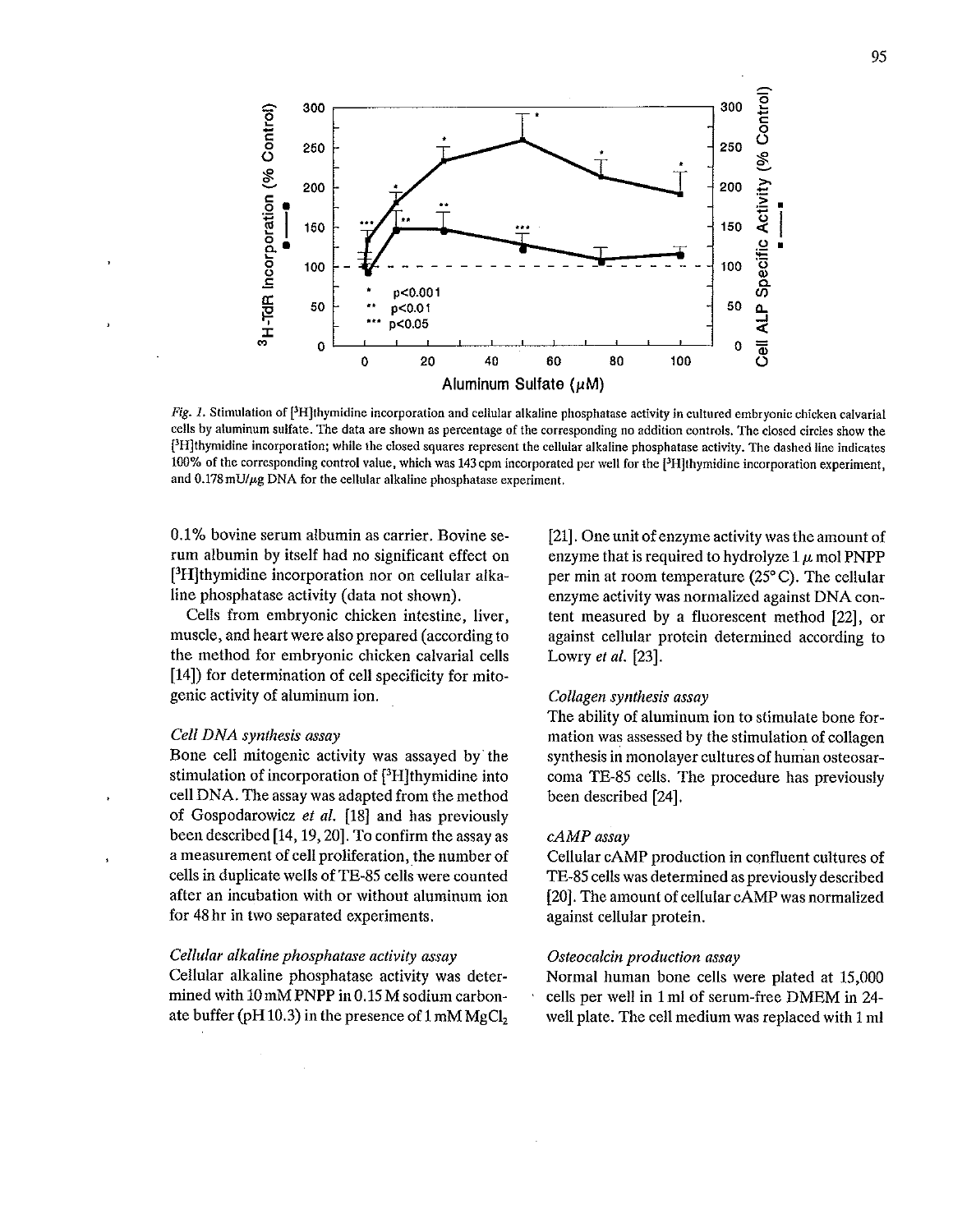

*Fig. 2.* **Stimulation of [3H]thymidine incorporation and cell alkaline phosphatase activity in monolayer cultures of human osteosarcoma TE-85 cells (upper panel) and in normal human osteoblasts (bottom panel) by aluminum sulfate. The data were presented as precentage of the corresponding controls. Closed squares represent {3H]thymidine incorporation and open circles indicate the cellular alkaline phosphatase specific activity. The dashed lines indicate 100% of the corresponding control value. In the top panel, 100% of [3HJthymidine incorporation was 3878cpm per well; and that of cellular alkaline phosphatase specific activity was 0.16mU/µg DNA. In the bottom panel, the 100% of control represents 599cpm per well.** 

per well fresh DMEM supplemented with  $10^{-8}$ M vitamin K 24hr later. Various concentrations of aluminum sulfate were then added in the presence or absence of  $10^{-8}M$  1,25 dihydroxyvitamin  $D_3$ . Cells were allowed to incubate for 72 hr at 37° C under an atmosphere of  $5\%$  CO<sub>2</sub> in air. Conditioned medium was collected and frozen until assay. Osteocalcin concentration in the conditioned medium was assayed with an RIA specific for the mid-molecule of human osteocalcin [26], Cells were then extracted with 0.1% Triton X-100, and cell extract alkaline phosphatase activity and protein were assayed as described above.

#### *Statistical methods*

The statistical significance of the differences was determined with two-tailed Student's t-test and

analysis of variance using a MICROSTAT computer program. The differences were significant when p was < 0.05. The results in this report were presented as mean  $\pm$  S.D. of six replicates.

#### **Results**

## *Effects of aluminum ion on bone cell DNA synthesis and alkaline phosphatase activity*

Micromolar concentrations of aluminum sulfate significantly stimulated the [ 3H]thymidine incorporation into DNA of the chicken calvarial cells in a biphasic, dose-dependent manner (Fig. 1). The maximal stimulation was seen between  $10-25 \mu M$ of aluminum sulfate. Aluminum sulfate also significantly increased the specific activity of cellular alkaline phosphatase in the monolayer chicken calvarial cells (Fig. 1). The stimulation was also biphasic with the maximal stimulation seen at doses between 15 and  $50 \mu M$  of aluminum sulfate (Fig. 1). Other forms of aluminum salt, i.e., aluminum nitrate and aluminum chloride, also stimulated cell DNA synthesis and cellular alkaline phosphatase specific activity in chicken calvarial cells, whereas sodium sulfate at the same concentrations was ineffective (data not shown). Thus, the mitogenic activities were attributed to the aluminum ion and not to its conjugated salt.

The mitogenic effects of aluminum ion were not unique to chicken bone cells, since aluminum caused a similar dose dependent stimulation of ['H]thymidine incorporation and cellular alkaline phosphatase activity in a human osteosarcoma TE-85 cell line (Fig. 2, top panel), and in normal human osteoblasts (Fig. 2, bottom panel). In addition,  $\mu$ M concentrations of aluminum ion were also mitogenic to chicken intestinal cells, but not to chicken liver, heart, or muscle cells (Fig. 3). Thus, our results suggest that the mitogenic actions of aluminum are not specific to chicken bone cells.

It should be noted that the increases in  $[3H]$ thymidine incorporation appeared to reflect the stimulation of cell proliferation since the increases in ['H]thymidine incorporation after 24 hr incubation with aluminum sulfate corresponded to the increas-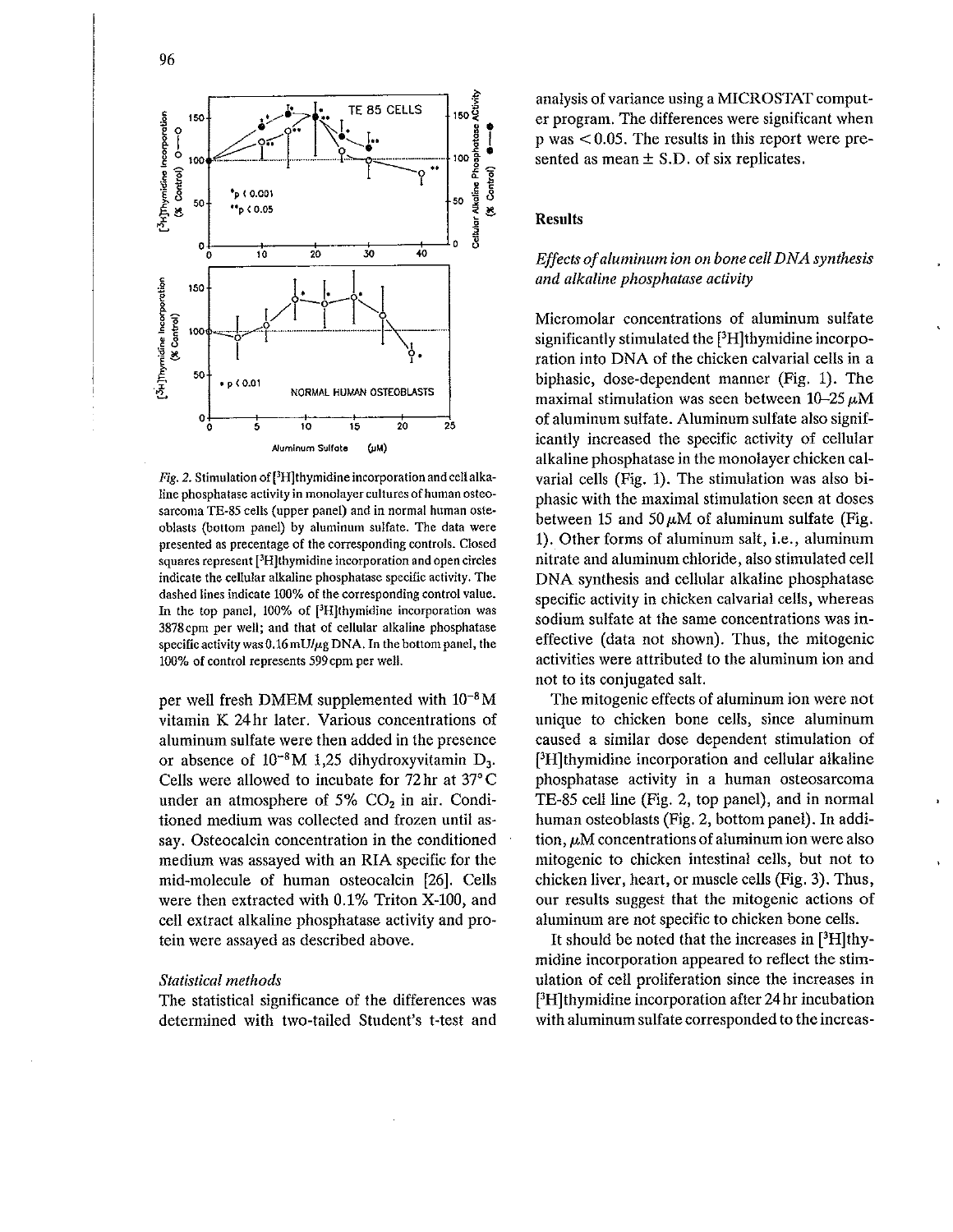

*Fig. 3.* **Cell specificity of the mitogenic activity of aluminum sulfate. Embryonic chicken intestinal, liver, heart and muscle cells were prepared from 16-days-old embryos. The mitogenic activity of aluminum sulfate was measured by the stimulation of [3H]thymidine incorporation into cell DNA and is shown as percentage of the corresponding no addition controls. The dashed lines are the correponding 100% controls, which represented 1346cpm per well for the intestinal cells, 1455cpm per well for the liver cells, 792cpm per well for heart cells, and 613 cpm per well for the muscle cells. As positive control, 1% bovine calf serum was added to each cell monolayer cell cultrues, and each gave significant stimulations of [3H]thymidine incorporation ranging from 406% of control for intestinal cells to 200% of the control for liver cells.** 

es in the number of TE-85 cells after an 48-hr incubation (Fig. 4).

## *Stimulation of collagen synthesis in mono/ayer human osteosarcoma TE-85 cells by the mitogenic concentrations of aluminum*

The effect of the mitogenic concentrations of aluminum on the stimulation of bone formation *in vitro* was assessed by the ability of the cation to stimulate incorporation of [3H]proline into collagenase digestable proteins. Table 1 shows that aluminum ion significantly stimulated the incorporation of ['H]proline into collagenase-digestable and total proteins, suggesting that aluminum ion stimulated both the *de nova* synthesis of total and collagen proteins. That the mitogenic concentrations of aluminum (i.e.,  $10-25 \mu M$ ) significantly increased the relative proportion of collagen indicated that the observed stimulation in collagen synthesis was not a result of a nonspecific overall stimulation of protein synthesis. As positive controls, the mitogenic doses of fluoride (i.e.,  $100 \mu M$ ) and insulin  $(0.1 \,\mu\text{M})$  [26] were both shown to stimulate collagen synthesis in these cells.

## *Effects of mitogenic doses of aluminum on osteocalcin production*

The actions of mitogenic concentrations of aluminum sulfate on the secretion of osteocalcin by normal human osteoblasts were examined. The human osteoblasts under basal conditions secreted little, if any, osteocalcin into their conditioned medium (i.e., undetectable by our assay), and mitogenic concentrations of aluminum did not stimulate its secretion, or the effect was masked by the insensitivity of the assay (Fig. 5, top panel). However,  $\mu$ M aluminum ion significantly increased cellular alkaline phosphatase specific activity in the same cells (Fig. 5, bottom panel). High concentrations of aluminum appeared to be toxic to these cells, since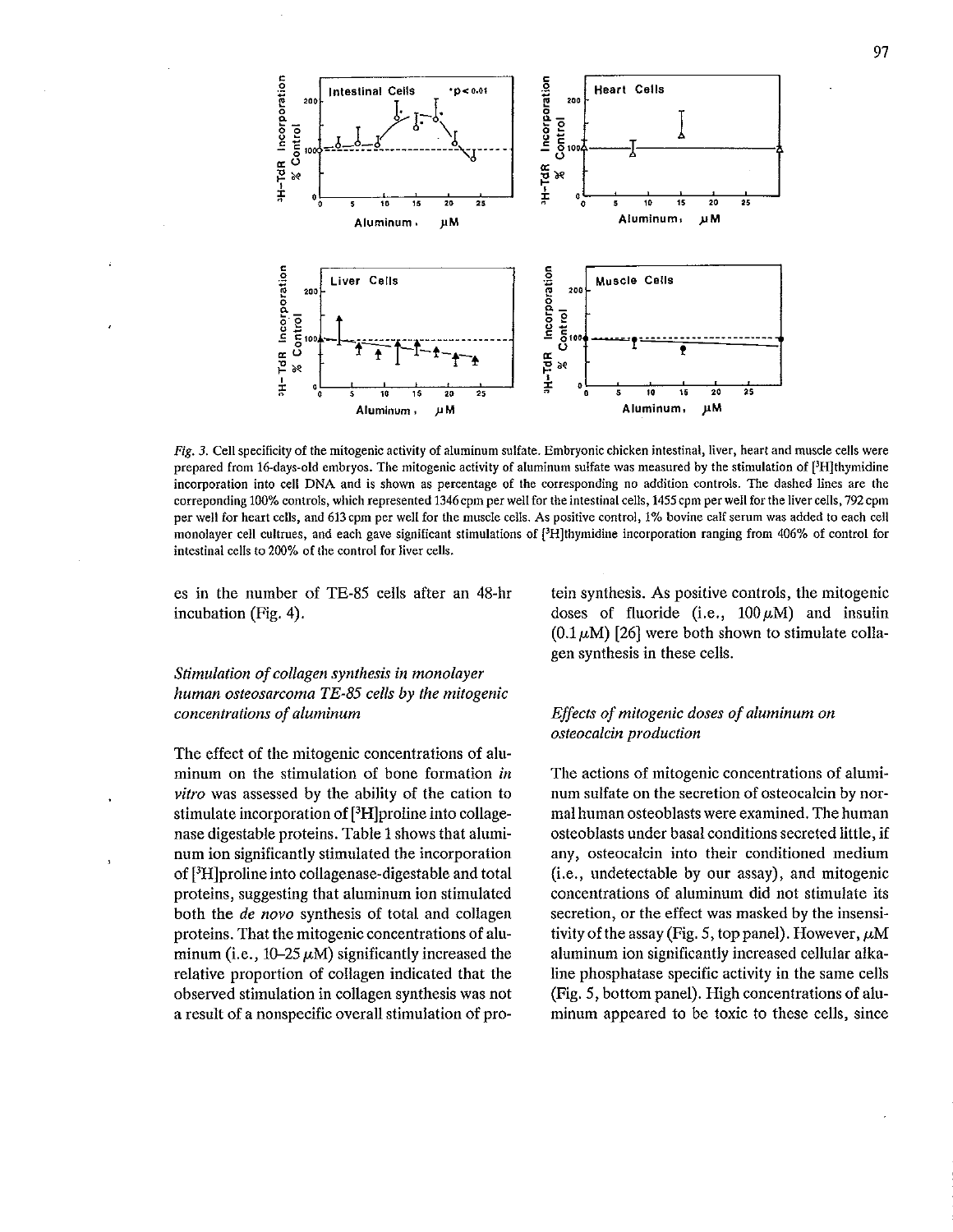$200 \mu$ M aluminum sulfate reduced the specific activity of alkaline phosphatase to the undetectable level, and since the cells also looked very unhealthy.

Because it has been suggested that 1,25 dihydroxyvitamin  $D<sub>3</sub>$  is required for the activation of osteocalcin synthesis by osteoblasts [27], the effect of aluminum ion on the 1,25 dihydroxyvitamin  $D_{3}$ stimulated osteocalcin release by these cells was also evaluated. 1,25 dihydroxyvitamin  $D_3 (10^{-8} M)$ stimulated osteocalcin secretion, and mitogenic doses of aluminum ion significantly potentiated the release of osteocalcin by human osteoblasts. However, it is not clear as to why there were two apparent 'peaks' of stimulation. Nonetheless, the stimulation by aluminum was confirmed in two separate experiments. In contrast, aluminum ion inhibited the 1,25 dihydroxyvitamin  $D_3$ -dependent stimulation of alkaline phosphatase specific activity in a dose-dependent manner. This finding indicates that the effects of aluminum on these two 1,25 dihydroxyvitamin  $D_3$ -dependent events were different; and raises the possibility that they might act through different mechanisms.

## *Effect of medium change on the mitogenic activity of aluminum ion*

Aluminum is known to form tight complexes with fluoride (28], which was shown to be a bone cell mitogen [29, 30]. Because no attempt to remove contaminating fluoride from reagents and glassware was made in this study, one might argue that the observed mitogenic actions of aluminum could be due to fluoride. To rule out this possibility, the mitogenic activity of aluminum was compared to that of fluoride. We previously showed that the osteogenic actions of fluoride were abolished by medium changes, and that the mitogenic activity of fluoride depended on the coexistence of growth factors in conditioned medium [26, 31, 32]. In this regard, we found that removal of endogenous growth factors by medium change immediately before the addition of aluminum, unlike fluoride, did not abolish the stimulatory effects of aluminum ion on the ['H]thymidine incorporation into cell DNA (Fig. 6, top panel) or on cellular alkaline phosphatase activity (Fig. 6, bottom panel). Analyses of variances indicate that the stimulations of both ['H]thymidine incorporation and of cellular alkaline phosphatase activity were significantly higher in the group without medium change than that with medium change ( $p < 0.00001$  for  $[3H]$ thymidine incorporation; and  $p < 0.0027$  for cell alkaline

*Table 1.* **Aluminum ion stimulates collagen synthesis in human osteosarcoma TE-85 cells** *in vitro.* **TE-85 cells were plated at 50,000 per well of 24-well plates in 1ml of DMEM containing 10% bovine calf serum for 24hr. Cells were then changed to 0.5ml serum-free DMEM containing 50**  $\mu$ **g/ml ascorbate. The cells were then incubated for 48 hr. After the incubation, a solution of 2**  $\mu$  **Ci [<sup>3</sup>H]proline (52** Ci/mmol) and 25 μg/ml β-aminoproprionitrile were added and the cells were further incubated for 4 hr. The amount of collagen and total **protein synthesis were determined as previously described [25J. The results are reported in mean ± S.D., n = 6. Statistical significance**  was determined by comparing the effector-treated cells to the 'no addition control' cells using a two-tailed Student's t-test.

| Effector                                                   | Total protein        |         | Collagen          |              |                 |         |
|------------------------------------------------------------|----------------------|---------|-------------------|--------------|-----------------|---------|
|                                                            | (cpm/well)           | p       | (cpm/well)        | p            | % Collagen      | р       |
| Control                                                    | $3845.2 \pm 692.0$   |         | $140.2 \pm 45.23$ |              | $3.59 \pm 0.67$ | -       |
| $10 \mu M$ Al <sub>2</sub> (SO <sub>4</sub> ) <sub>3</sub> | $12708.3 \pm 3718.5$ | < 0.001 | $812.0 \pm 180.8$ | <0.001       | $6.53 \pm 0.77$ | < 0.001 |
| $25 \mu M$ Al <sub>2</sub> (SO <sub>4</sub> ) <sub>3</sub> | $11695.9 \pm 1776.1$ | < 0.001 | $546.8 \pm 75.9$  | < 0.001      | $4.82 \pm 1.32$ | < 0.050 |
| $50 \mu M$ Al <sub>2</sub> (SO <sub>4</sub> ) <sub>3</sub> | $10190.9 \pm 2379.9$ | < 0.001 | $480.0 + 117.7$   | < 0.001      | $4.63 \pm 1.10$ | n.s.    |
| $75 \mu M \text{ Al}_2(\text{SO}_4)_3$                     | $10293.8 \pm 3561.9$ | < 0.001 | $368.9 \pm 147.8$ | ${}_{0.001}$ | $3.55 \pm 0.62$ | n.s.    |
| $100 \mu M$ Al <sub>2</sub> (SO <sub>4</sub> ),            | $10357.3 \pm 1980.0$ | < 0.001 | $465.0 \pm 89.4$  | < 0.001      | $4.50 \pm 0.43$ | < 0.020 |
| $100 \mu \text{M F}$                                       | $13062.3 \pm 2574.5$ | < 0.001 | $648.5 \pm 76.4$  | ${}_{0.001}$ | $5.05 \pm 0.62$ | < 0.010 |
| $0.1 \,\mu \mathrm{M}$ Insulin                             | $13234.0 \pm 2484.2$ | < 0.001 | $689.4 \pm 160.5$ | < 0.001      | $5.25 \pm 0.90$ | < 0.010 |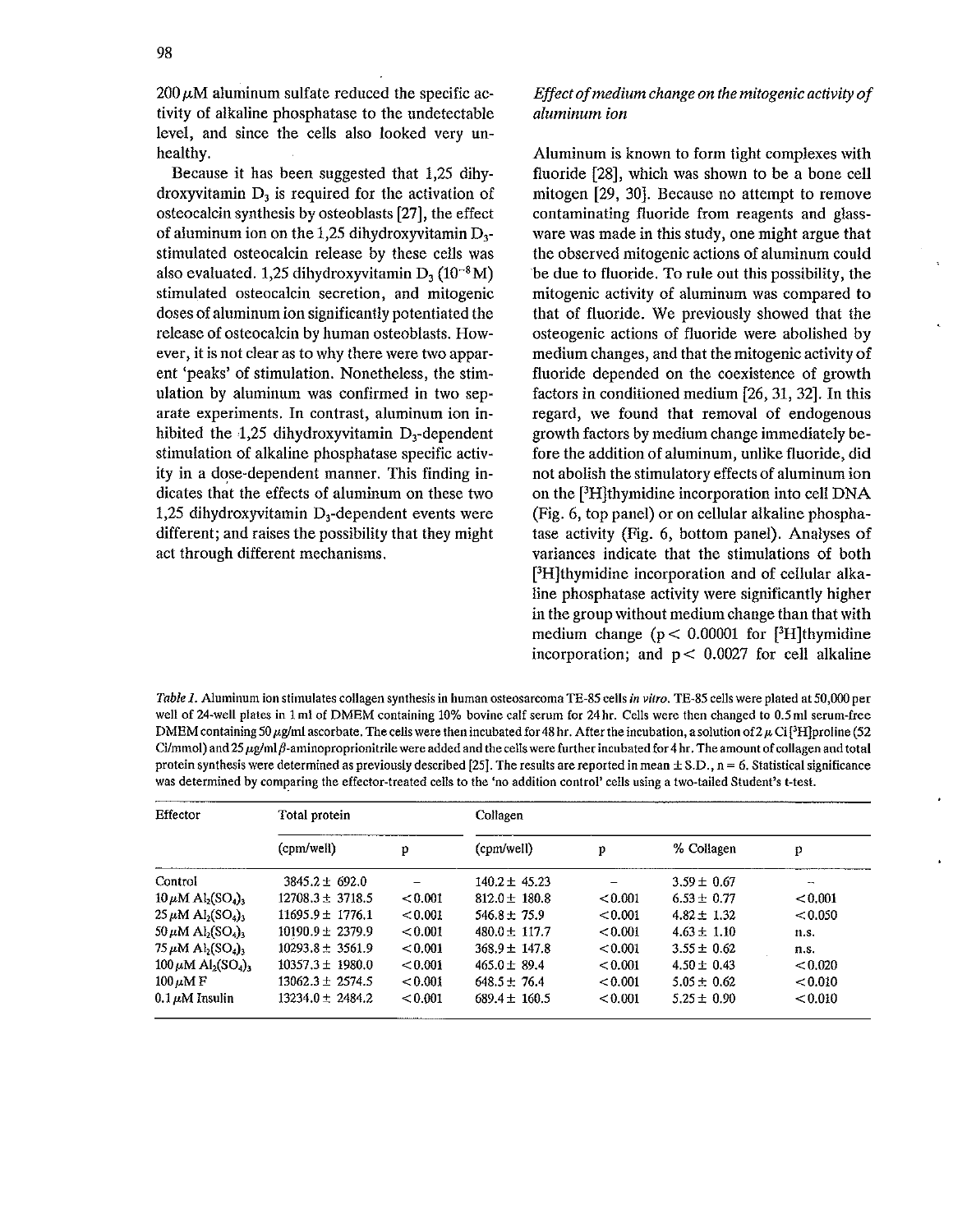

*Fig. 4.* Stimulation of the proliferation of human osteoblastic TE-85 cells by aluminum ion. TE-85 cells were plated at 5,000 cells per well in 1 ml serum-free DMEM for 24 hr. After plating, the cells were changed with fresh serum-free DMEM, and effectors were added half an hour later. In one set of the experiment, the thymidine incorporation was determined after an 24-hr incubation (panel  $A$ ); and in a duplicate set of the experiment, the number of cells per well was counted after an 48-hr incubation using a hemocytometer. Results were presented as percentage of the no effector controls. The dashed lines are the corresponding 100% controls. The error bars indicate the standard deviation of the mean of 6 replicates. The 100% of control in panel A was the incorporation of 4576cpm per well; and that in panel B was 4,055 cells per well.

phosphatase activity), suggesting that there were interactions between aluminum and the endogenous growth factors in the stimulations of these two parameters, even though the effects of aluminum ion did not require the presence of growth factors.

## *Interaction of fluoride and aluminum on bone cell proliferation*

If aluminum acts via the formation of aluminum fluoride, then addition of fluoride should shift the



*Fig. 5.* Effects of aluminum ion on basal and 1,25 dihydroxyvitamin D<sub>3</sub>-stimulated osteocalcin secretion and cellular alkaline phosphatase specific activity in normal human osteoblasts. The top panel shows the effects of aluminum ion on the secretion of osteocalcin by normal human bone cells. The open symbols represent the amount of osteocalcin in the conditioned medium after an 24-hr incubation in the absence of  $1,25(OH)<sub>2</sub>D<sub>3</sub>$  (but in the presence of the ethanol vehicle control). The closed symbols indicate those in the presence of  $10^{-8}$  M 1,25(OH)<sub>2</sub>D<sub>3</sub>. The detection limit of the osteocalcin RIA was 30 pg/well. The bottom panel shows the effects of aluminum ion on the specific activity of the cellular alkaline phosphatase in the same experiment. The open symbols are the cells incubated for 24 hr without  $1,25(OH)_2D_3$ ; and the closed symbols are those in the presence of  $1,25(OH)<sub>2</sub>D<sub>3</sub>$ .

bone cell mitogenic dose-dependent curve of aluminum to the left (i.e., lower optimal doses) without altering its maximal stimulation. Furthermore, if fluoride and aluminum act through the same biochemical mechanism (i.e., through the formation of aluminum fluoride), there should be no interaction between the two mitogenic activities. Accordingly, we tested the effects of several doses of fluoride on the stimulation ofTE-85 cell proliferation by aluminum sulfate (Fig. 7). There were two noteworthy observations: (a) fluoride did not significantly shift or alter the dose-dependent cruves of aluminum; and (b) fluoride potentiated the stim-

 $\mathcal{A}$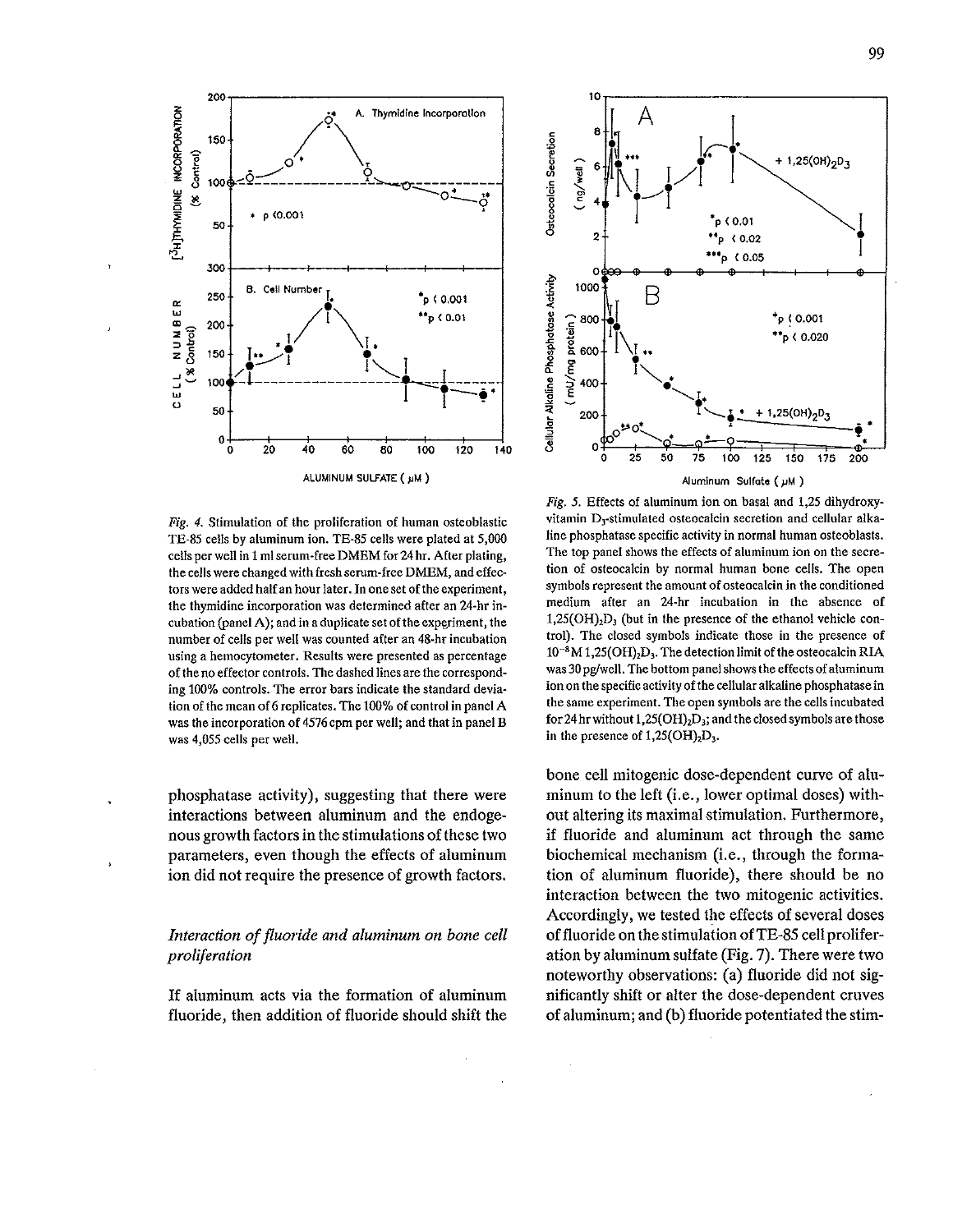



*Fig. 6.* **Evidence that the stimulation of [3H]thymidine incorporation (upper panel) and of cellular alkaline phosphatase specific activity (lower panel) of aluminum on human osteosarcoma TE-85 cells is not dependent on a factor(s) in conditioned medium. The osteogenic effects of aluminum sulfate were determined in human osteosarcoma cells in conditioned medium, i.e. 1 no medium change, and in fresh medium, i.e., with medium change. Conditioned medium had been conditioned by overnight incubation with TE-85 cells. Fresh medium indicates replacement of conditioned medium with fresh unconditioned DMEM half an hour before the addition of aluminum sulfate. The results are presented as the percentage of the untreated control value. Values for untreated controls (indicated by the dashed lines) reflected [3H]thymidine incorporation or the cellular alkaline phosphatase specific activity in the absence of aluminum. The 100% control value of [3H]thymidine incorporation for the conditioned medium group and the fresh medium group was 276cpm and 359cpm incorporated per well, respectively. The 100% control value of cellular alkaline phosphatase specific activity for the conditioned medium group and the fresh**  medium group was  $0.468$  U/ $\mu$ g DNA and  $0.218$  U/ $\mu$ g DNA, **respectively.** 

ulation of ['H]thymidine incorporation by aluminum, i.e., the maximal stimulation was higher when both effectors were present than each alone. To further determine whether fluoride interacted with aluminum, the data of Fig. 7 was replotted in a manner analogous to the Lineweaver-Burk kinetic

plot, i.e., 1/(stimulation of ['H]thymidine incorporation) vs 1/[aluminum sulfate] (Fig. 8). This plot indicates that the maximal stimulation (i.e., analogous to ' $V_{\text{max}}$ ') by aluminum in the presence of fluoride was greater than that by aluminum alone, and that the presence of fluoride had no effect on the dose of aluminum that was required to produce half maximal stimulation (i.e., analogous to ' $K_m$ '). This non-competitive type of interaction, which indicates that fluoride indeed interacted with aluminum, is consistent with the interpretation that the rate-limiting steps for the mitogenic actions of fluoride and aluminum are different.

#### *Effects of aluminum on cAMP production*

Aluminum fluoride is a potent stimulator of adenylate cyclase (through its action on the G-proteins) [33, 34], and cAMP has been shown to be an important cellular regulator. Consequently, the effect of aluminum ion on the cAMP production in TE-85 cells was also measured. Table 2 shows that mitogenic concentrations of aluminum did not significantly increase the cellular cAMP production in these cells. PTH and 10 mM fluoride both significantly stimulated the cellular cAMP production in these cells, indicating that the adenylate cyclase system in these cells was reponsive to stimulations.

## *Interaction of the mitogenic action of aluminum ion with PTH*

Because the *in vivo* osteogenic effects of aluminum in dogs appeared to require PTH [11], and because physiological doses of PTH stimulated osteoblast proliferation *in vivo* [35] and *in vitro* [36, 37], we investigated whether there was an interaction between aluminum and PTH to stimulate osteoblast proliferation. Table 3 indicates that 1 ng/ml PTH alone significantly stimulated the  $[3H]$ thymidine incorporation in TE-85 cells. When this dose of PTH was added together with the mitogenic concentrations of aluminum, the stimulation of  $[3H]$ thymidine incorporation was more than additive, suggesting a synergistic interaction between PTH and

š.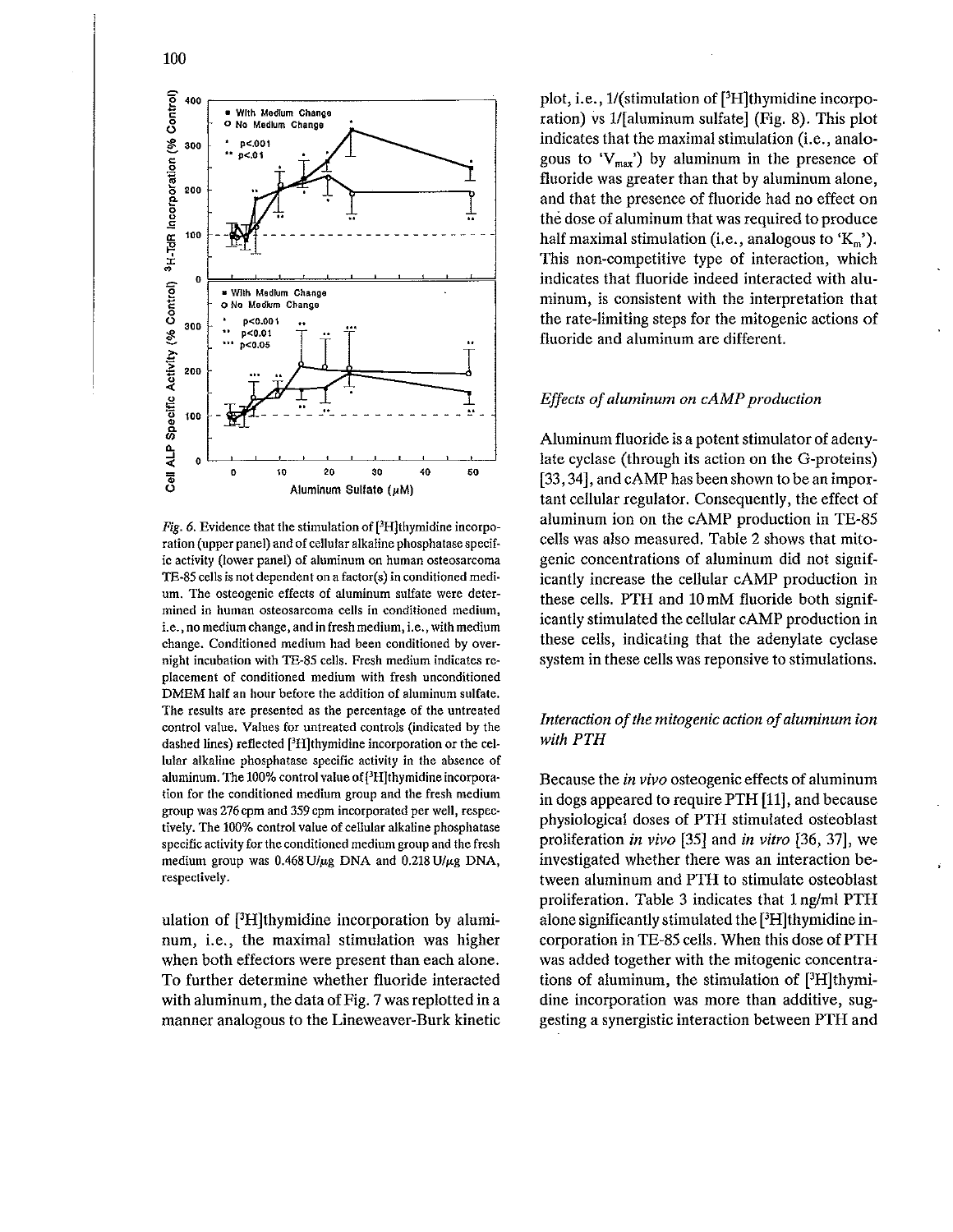

*Fig.* **7. Interaction of the mitogenic activity of aluminum and fluoride on human osteosarcoma TE-85 cells. Various concentration of**  sodium fluoride [i.e., 0 (closed circles), 50 (closed triangles), 100 (open triangles), and 200  $\mu$ M (open circles)] potentiated the bone cell **mitogenic activity of aluminum sulfate. The results were presented as percentage of the no addition control (i.e., no aluminum nor fluoride). The 100% of the control value (indicated by the dashed line) was 4891 cpm incorporated per well.** 

aluminum in the stimulation of the proliferation of human osteoblasts.

#### **Discussion**

The present study demonstrates that low (i.e.,  $\mu$ M) concentration of aluminum stimulated proliferation (e.g., the incorporation of  $[3H]$ thymidine into cell DNA) and differentiation (e.g., cellular alkaline phosphatase activity, a recognized marker of osteoblastic differentiation [38]) of osteoblast-line cells of chicken and human. The stimulations were highly reproducible (i.e., observed in every experiment). However, the extent of stimulation and the optimal dose varied from experiment to experiment. For example: The stimulation of [ 3H]thymidine incorporation by aluminum in some experiments was as high as 300% of control, but in others was as low as 150% of controls. The optimal doses of aluminum also varied (i.e., from 10 to 75  $\mu$ M). The cause for this variation is unknown. However,

it should be noted that aluminum is one of the most abundant elements in the Earth, and is a major contaminant found in reagent chemicals, culture media, and laboratory glasswares. Our experiments did not take into account the amount of contaminating aluminum. Thus, the amount of aluminum added exogenously did not necessarily represent the actual concentration of aluminum in each incubation, which was likely to be varied from experiment to experiment, depending on the amount of the contaminating aluminum in the reagents and media.

This and previous studies [12, 13] show that the mitogenic action of aluminum, unlike fluoride [29, 30, 32], was not specific for bone cells, suggesting that it, unlike fluoride is probably not an osteoblast-specific mitogen. That the mitogenic concentrations of aluminum also influenced the 1,25 dihydroxyvitamin  $D_3$ -dependent stimulation of osteocalcin secretion (an index of osteoblastic function [39, 40]) by human osteoblasts and that these concentrations of aluminum stimulated collagen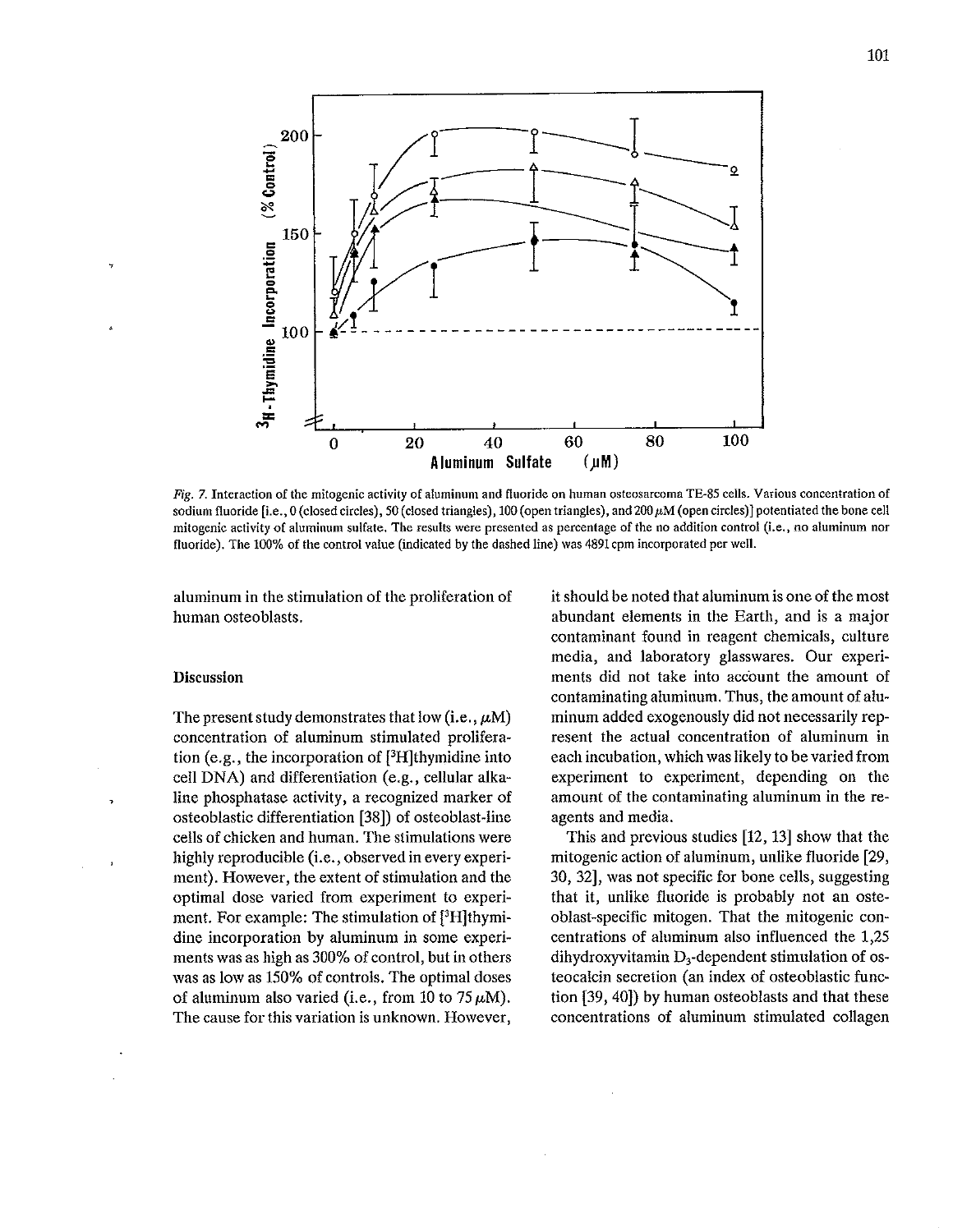

*Fig. 8.* **Analysis of interaction between fluoride and aluminum**  with a plot analogous to the Lineweaver-Burk kinetic plot. The **results of Fig. 7 are plotted as 1/stimulation of [3H]thymidine incorporation (i.e., difference in the cpm incorporated/well of the treated group and that of the no addition control) vs 1/ aluminum sulfate concentration. Closed circles are for the no**  fluoride; open circles are for  $100 \mu M$  fluoride; and the open **triangles are for the**  $200 \mu M$  **fluoride.** 

synthesis in human osteoblast-line cells provided strong evidence that aluminum affects the activity of human osteoblast-line cells directly. Consequently, this study can be considered as the first *in vitro* evidence that aluminum ion acts directly on human osteoblasts to stimulate their proliferation and differentiation.

An important observation with respect to the *in vivo* osteogenic action of aluminum in dog is the apparent dependency of PTH [11]. The reason for this apparent dependency is unclear. However, this study shows that aluminum ( a relatively weak bone cell mitogen compared to growth factors) became a much more potent bone cell mitogen in the presence of PTH. Hence, it is possible that the apparent synergistic interaction between PTH and aluminum could explain, at least in part, the apparent requirement of PTH for the osteogenic effects of aluminum *in vivo.* 

The mechanism(s) by which aluminum stimulates osteoblastic proliferation and differentiation is unknown. It has been suggested that aluminum might act through the activation of G proteins [33, 34, 41]. (G proteins have been implicated to be key regulators of cellular signal transduction mechanism [42), an important initial step in the cell proliferation and differentiation processes). However, our results indicate that mitogenic concentrations of aluminum did not stimulate cAMP production in TE-85 cells (G proteins are known to influence the activity of adenylate cyclase). Furthermore, a recent study showed that agents which affected the adenylate cyclase activity through the interaction with G proteins would significantly inhibit the 1,25 dihydroxyvitamin  $D_3$ -dependent stimulation of osteocalcin production [43). We, on the other hand, found that aluminum, not only not inhibited, but significantly enhanced the 1,25 dihydroxyvitamin  $D_3$ -dependent stimulation of osteocalcin production by normal human osteoblasts. Hence, these findings provide indirect arguments against the possible involvement of G proteins in the mitogenic action of aluminum. Nevertheless, we should emphasized that G proteins have other function, e.g., activation of phospholipase C and the phosphoinositide pathway [44), and that aluminum has been shown to stimulate phosphoinositide breakdowns in fibroblasts [45]. Thus, the possibility that G proteins may involved in the osteogenic actions of aluminum cannot be discarded entirely.

Fluoride has been shown to be a bone cell mitogen [29, 30). We recently presented evidence supporting the possibility that the osteogenic actions of fluoride are mediated through the inhibition of an osteoblastic acid phosphatase-like phosphotyrosyl protein phosphatase [32). Because aluminum is known to form tight complexes with fluoride [28), and because aluminum has previously been shown to be a potent inhibitor of bone acid and alkaline phosphatases [46], we reasoned that it is possible that aluminum and fluoride could act through the

102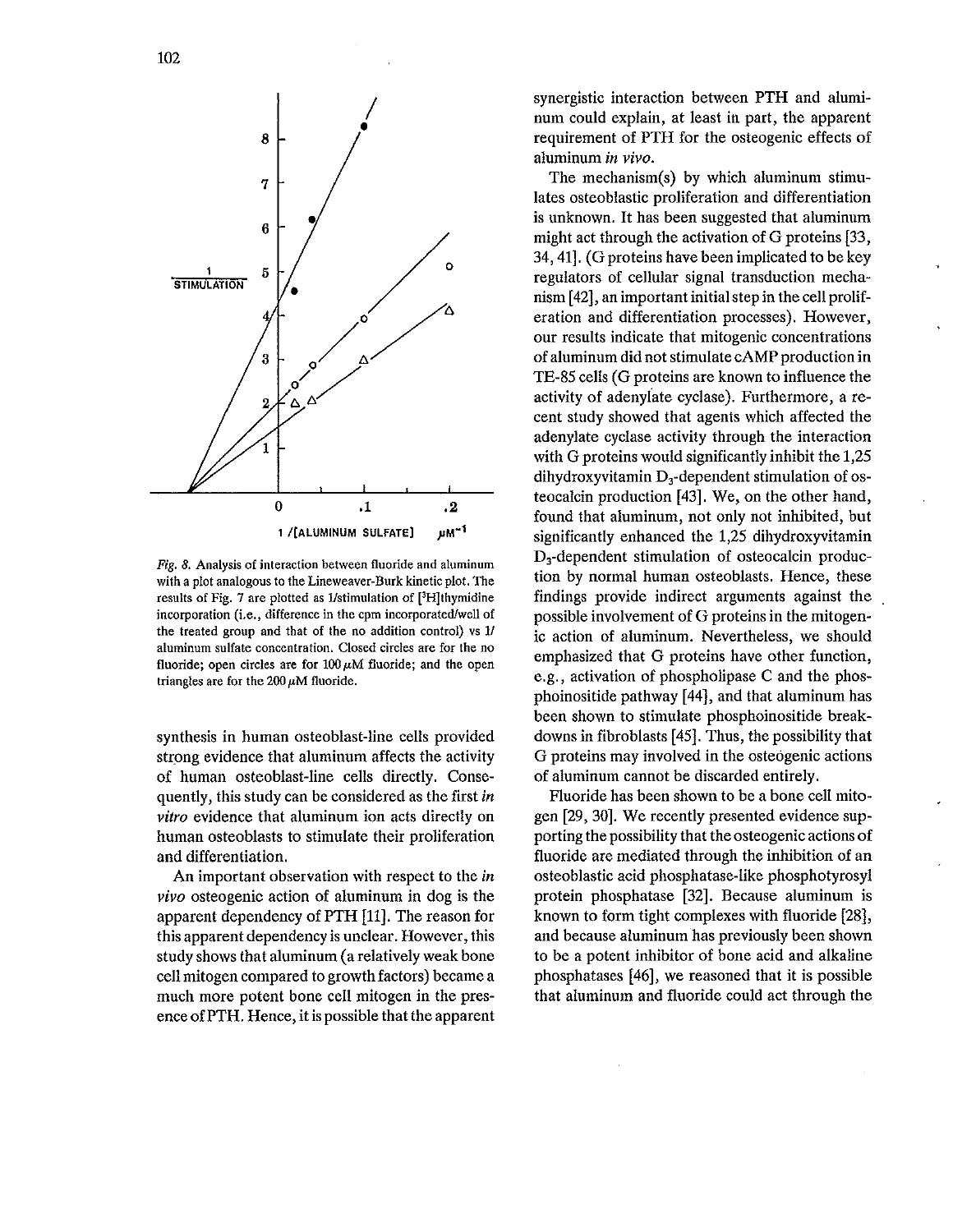*Table 2.* **Effect of the mitogenic concentrations of aluminum on cAMP production in TE-85 cells. Confluent TE-85 cell cultures were treated with effectors in fresh serum.free DMEM containing 1 mM isobutylmethylxanthine at room temperature for 15 min. cAMP content in the cell extract after extraction with ether to remove trichloroacetic acid was measured with a commercial RIA kit. The results are presented in mean± S.D. of 6 replicates** 

| Effector                                       | Cellular cAMP<br>Concentration<br>(pmol/mg cell protein) | n*      |
|------------------------------------------------|----------------------------------------------------------|---------|
| No addition control                            | $46.12 \pm 15.06$                                        |         |
| $10 \mu M$ Al <sub>2</sub> (SO <sub>4</sub> ). | $76.98 \pm 30.37$                                        | n.s.    |
| $30 \mu M \text{ Al}_2(\text{SO}_4)_3$         | $56.85 \pm 17.83$                                        | n.s.    |
| $50 \mu M$ Al(SO <sub>1</sub> ),               | $86.30 \pm 43.27$                                        | n.s.    |
| $100 \,\mu M \, Al_2(SO_4)_3$                  | $58.80 \pm 17.68$                                        | n.s.    |
| $150 \mu M$ Al(SO <sub>4</sub> ),              | $70.58 \pm 39.09$                                        | n.s.    |
| $10 \text{ mM}$ fluoride**                     | $82.15 + 23.93$                                          | < 0.020 |
| 100 nM PTH                                     | $208.82 \pm 135.31$                                      | < 0.050 |

\* **Statistical significance was determined by comparing the effector-treated cells to the 'no addition control' cells. One way of Analysis of Variance evaluation indicates that there was no significant dose-dependent stimulation of cAMP by aluminum**  ion ( $p = 0.2563$ ).

\*\* **Fluoride, at millimolar concentrations, is known to stimulate adenylate cyclase. Thus, lOmM fluoride was included in this study as a positive control.** 

We have previously demonstrated that the mitogenic actions of fluoride and another phosphate transition state analog, vanadate, require the presence of growth factors whose receptor is a tyrosyl protein kinase [26, 31, 32]. The requirement of the co-presence of growth factors for the mitogenic action of fluoride was established by the findings: (a) the removal of endogenous growth factors by replacing the conditioned medium with fresh unconditioned medium completely abolished the mitogenic effects of fluoride [26, 31]; and (b) the addition of a growth factor that would stimulate tyrosyl kinase activity, e.g., insulin or IGF-1, in the fresh medium restored the mitogenic activity of fluoride [26, 31]. Our findings that the osteogenic effects of aluminum ion could not be abolished by medium change, indicating that the actions of aluminum, unlike that of fluoride, were independent of bone cell growth factors. Our conclusion that the mechanism of action of aluminum is different from that of fluoride was further supported by the following observations: (a) unlike fluoride, aluminum is not a bone cell specific mitogen; (b) addition of

*Table 3.* **Interaction between PTH and aluminum sulfate on [3H]thymidine incorporation in human TE-85 osteosarcoma cells. Thymidine incorporation was measured during the last two hr of the 24-hr incubation with the effectors by adding**  $1.5 \mu$  **Ci carrier-free** [<sup>3</sup>H]thymidine (48 Ci/mmol) into each well of the 24-well plates. (Mean  $\pm$  S.D., n = 6)

| Effector                                                          | [ <sup>3</sup> H]Thymidine incorporation |      |             |      |              |  |  |
|-------------------------------------------------------------------|------------------------------------------|------|-------------|------|--------------|--|--|
|                                                                   | cpm                                      |      | (% Control) |      | p            |  |  |
|                                                                   | Mean                                     | S.D. | Mean        | S.D. |              |  |  |
| No addition control                                               | 329                                      | 21   | 100         | 6    |              |  |  |
| $PTH^*$                                                           | 554                                      | 27   | 168         | 8    | < 0.001      |  |  |
| $10 \mu M$ Al <sub>2</sub> (SO <sub>4</sub> ) <sub>2</sub>        | 284                                      | 18   | 86          | 6    | < 0.001      |  |  |
| $30 \mu M \text{ Al}_2(\text{SO}_4)_3$                            | 468                                      | 46   | 142         | 14   | < 0.001      |  |  |
| $50 \mu M$ Al <sub>2</sub> (SO <sub>4</sub> ).                    | 1013                                     | 174  | 307         | 53   | < 0.001      |  |  |
| $100 \mu M$ Al <sub>2</sub> (SO <sub>4</sub> ) <sub>3</sub>       | 455                                      | 36   | 138         | 11   | < 0.001      |  |  |
| $PTH + 10 \mu M \text{ Al}_2(SO_4),$                              | 360                                      | 59   | 109         | 18   | $n.s.$ **    |  |  |
| $PTH + 30 \mu M \text{ Al}_2(SO_4),$                              | 1609                                     | 124  | 488         | 38   | $< 0.001**$  |  |  |
| PTH + 50 $\mu$ M Al <sub>2</sub> (SO <sub>4</sub> ) <sub>3</sub>  | 1979                                     | 74   | 601         | 22   | $< 0.001**$  |  |  |
| PTH + $100 \mu M$ Al <sub>2</sub> (SO <sub>4</sub> ) <sub>3</sub> | 549                                      | 164  | 167         | 50   | $< 0.010***$ |  |  |

**\*The concentration of 1-34 PTH was 1 nglml.** 

\*\* **p < 0.001 when compared to the corresponding doses of aluminum sulfate without P1H.** 

\*\*\*  $p = n.s.$  when compared to the corresponding doses of aluminum sulfate without PTH.

Two way Analysis of Variance analysis reveals that PTH significantly  $(p = 0.0)$  potentiate the mitogenic action of aluminum ion.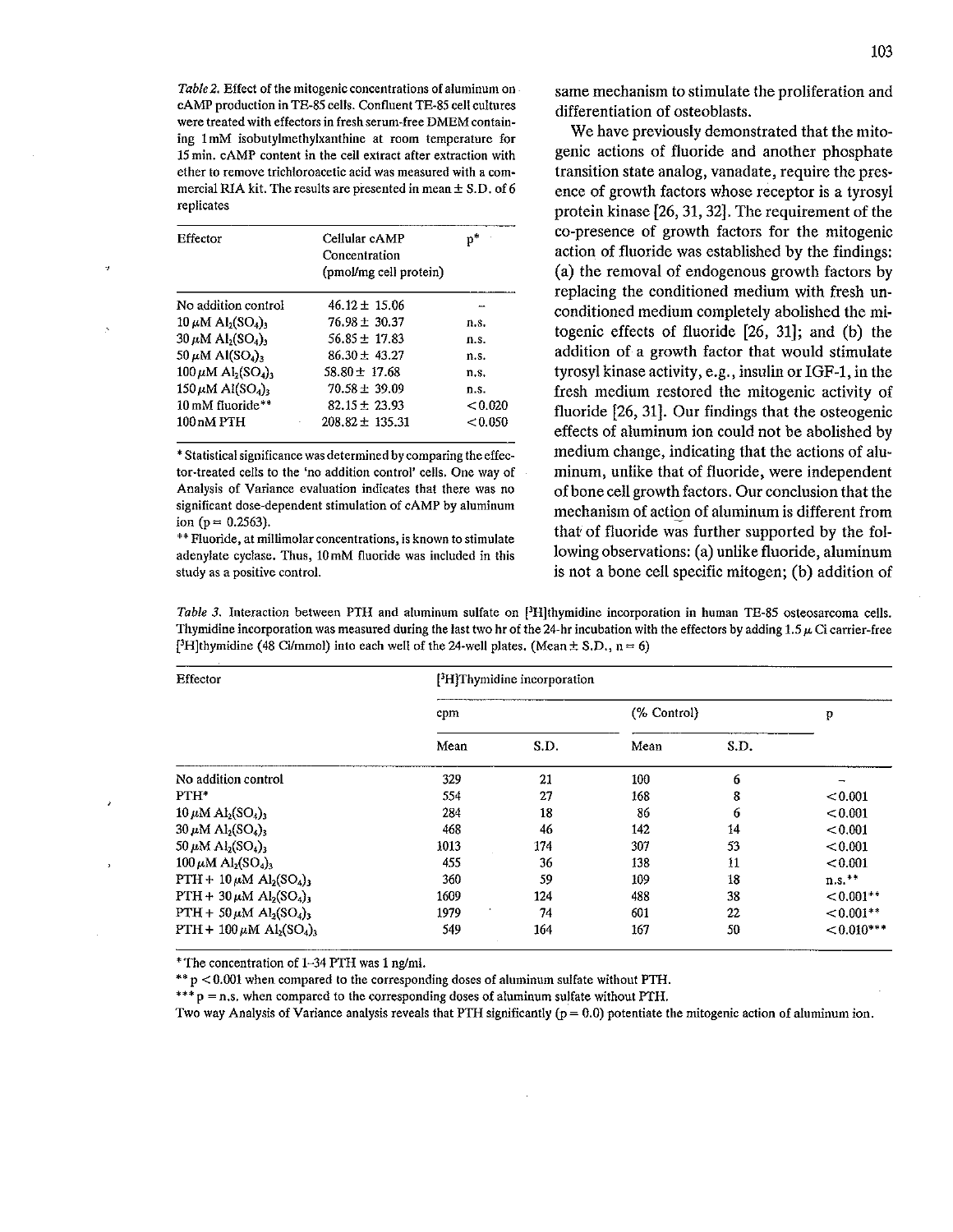fluoride did not appreciably alter the dose dependent curve of aluminum in the stimulation of human osteoblast proliferation; (c) addition of fluoride potentiated the maximal mitogenic actions of aluminum; and (d) the interaction between fluoride and aluminum appeared to be noncompetitive, indicating that the two osteogenic agents each have different rate-limiting step(s).

We have not yet determined the mechanism of the osteogenic actions of aluminum ion. A recent preliminary report using mouse MC3T3-El cells suggested that the mitogenic action of aluminum might involve protein kinase C [47]. This finding needs to be further examined and comfirmed. Nevertheless, regardless of what mechanism by which aluminum stimulates bone cell proliferation and differentiation, this study clearly demonstrates that low  $(\mu M)$  concentrations of aluminum could directly act on human osteoblast-line cells to stimulate their proliferation and differentiation by a mechanism that is different from fluoride.

#### **Acknowledgements**

This work was supported in part by research grants from the Arthritis Foundation, the Southern California Chapter, and the National Institute of Dental Research (ROl DE08681). The authors wish to thank Mr. Noah Awoniyi for his technical assistance, and the Medical Media staff of the Jerry **L.**  Pettis Memorial Veterans' Hospital for their assistance in the preparation of the manuscript.

#### **References**

- 1. Ward MK, Feest TG, Ellis HA, Parkinson IS, Kerr DNS: Osteomalacic dialysis osteodystrophy: evidence for a water-borne etiological agent, probably aluminum. Lancet 1: 841-845, 1978
- 2. Boyce BF, Fell GS, Elder HY, Junor BJ, Elliot HL, Beastall G, Fogelman I, Boyle IT: Hypercalcaemic osteomalacia due to aluminum toxicity. Lancet 2: 1009-1013, 1982
- 3. Platts MM, Goode GC, Hislop LS: Composition of the domestic water supply and the incidence of fractures and encephalopathy in patients on home dialysis. Br Med J 2: 657-660, 1977
- 4. Blumenthal NC, Posner AS: *In vitro* model of aluminum-

induced osteomalacia: inhibition of hydroxyapatite formation and growth. Calcif Tissue Int 36: 439-441, 1984

- 5. Maloney NA, Ott SM, Alfrey AC, Miller NL, CoburnJW, Sherrard DJ: Histological quantitation of aluminum in iliac bone from patients with renal failure. J Lab Clin Med 99: 206-216, 1982
- 6. Hodsman AB, Sherrard DJ, Alfrey AC, Ott S, Brickman AS, Miller NL, Maloney NA, Coburn JW: Bone aluminum and histomorphornetric features of renal osteodystropy. J Clin Endocrinol Metab 54: 539-546, 1982
- 7. Dunstan CR, Evans RA, Hills E, WongSVP, Alfrey AC: Effect of aluminum and parathyroid hormone on osteoblasts and bone mineralization in chronic renal failure. CalcifTissue Int 36: 133-138, 1984
- 8. Galceran T, Finch J, Bergfeld M, Coburn J, Martin K, Teitelbaum *S,* Slatopolsky E: Biological effects of aluminum on normal dogs: studies on the isolated perfused \_bone. Endocrinology 121: 406-413, 1987
- 9. Quarles LD, Gitelman HJ, Drezner MK: Induction of the *de novo* bone formation in the beagle. A novel effect of aluminum. J Clio Invest 81: 1056-1066, 1988
- 10. Quarles LD, Murphy G, Vogler JB, Drezner MK: Aluminum-induce neo-osteogenesis: a generalized process affecting trabecular network in the axial skeleton. J Bone Min Res 5: 625-635, 1990
- 11. Quarles LD, Gitelman HJ, Drezner MK: Aluminum-induced de novo bone formation in the Beagle. A parathyroid hormone-dependent event. J Clin Invest 83: 1644-1650, 1989
- 12. Jones TR, Antonetti DL, Reid TW: Aluminum ions stimulate mitosis in murine cells in tissue culture. J Cell Biochem 30: 31-39, 1986
- 13. Smith JB: Aluminum ions stimulate DNA synthesis in quiescent cultures of swiss 3T3 cells. J Cell Physiol 118: 298- 304, 1984
- 14, Puzas JE, Drivdahl RH, Howard GA, Baylink DJ: Endogenous inhibitor of bone cell proliferation. Proc Soc Exp Biol Med 166: 113-122, 1981
- 15. WergedalJE, Baylink DJ: Characterization of cells isolated and cultured from human bone. Proc Soc Expl Biol Med 176: 27-31, 1984
- 16. Wergedal JE, Mohan S, Lundy M, Baylink DJ: Skeletal growth factor and other growth factors known to be present in bone matrix stimulate proliferation and protein synthesis in human bone cells. J Bone Min Res 5: 179-186, 1990
- 17. Rhim JS, Cho HY, Huebner RJ: Non-producer human cells induced by murine sarcoma virus. Int J Cancer 15: 23-29, 1975
- 18. Gospodarowicz D, Bialecki H, Greenburg G: Purification of the fibroblast growth factor activity from bovine brain. J Biol Chem 253: 3736-3741, 1978
- 19. Lau KHW, Lee MY, Linkhart TA, Mohan S, Vermeiden J, Liu CC, Baylink DJ: A mouse tumor-derived osteolytic factor stimulates bone resorption by a mechanism involving local prostaglandins production in bone. Biochim Biophys Acta 840: 56-68, 1985